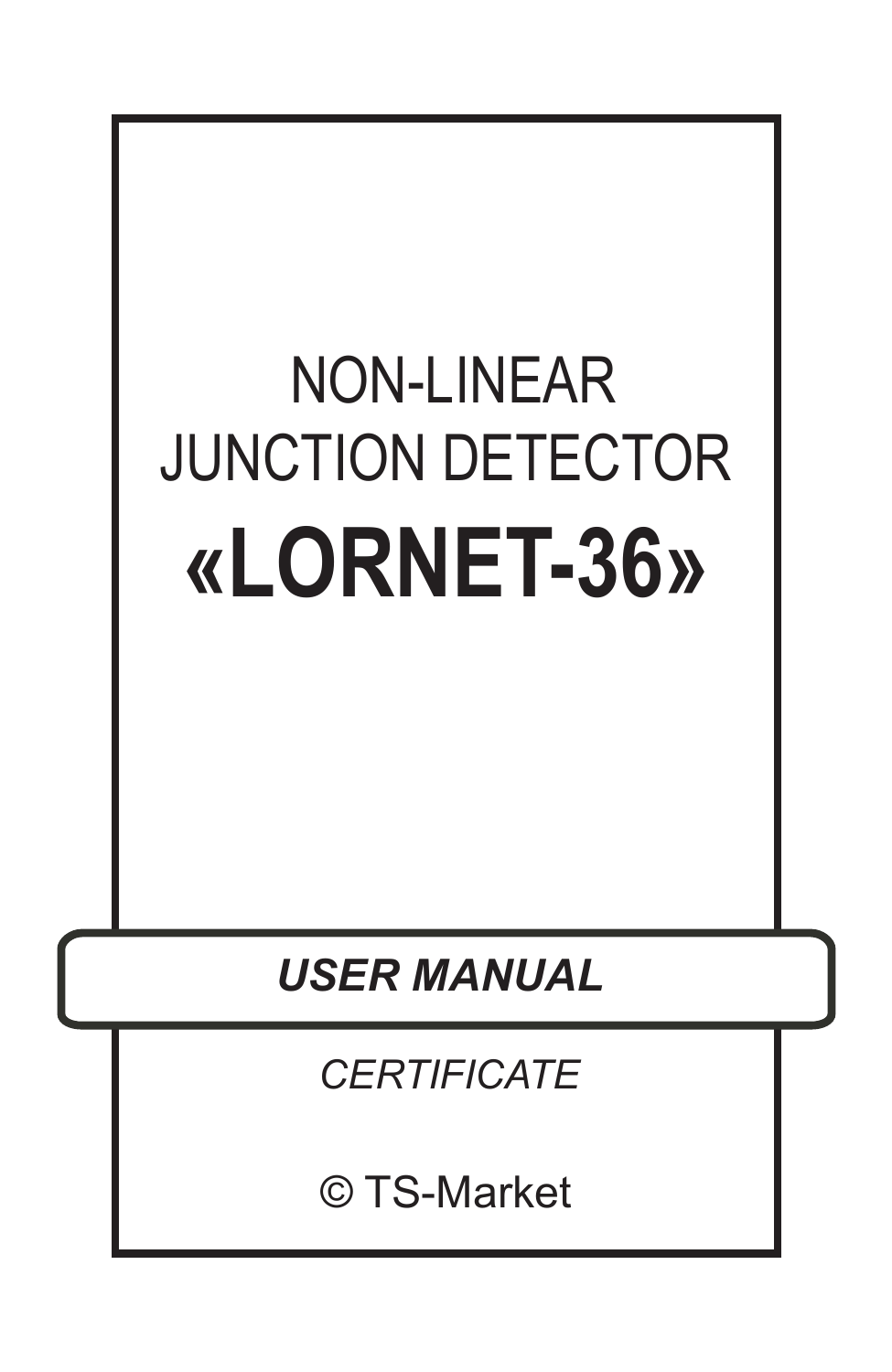# **Contents**

| 3. Delivery set, design and      |  |
|----------------------------------|--|
|                                  |  |
| 4. Purpose of the Detector Basic |  |
|                                  |  |
| 5. Safety Measures  15           |  |
| 6. Operation Order.  16          |  |
| 7. Search Recommendation  19     |  |
|                                  |  |
|                                  |  |
|                                  |  |
|                                  |  |
|                                  |  |
|                                  |  |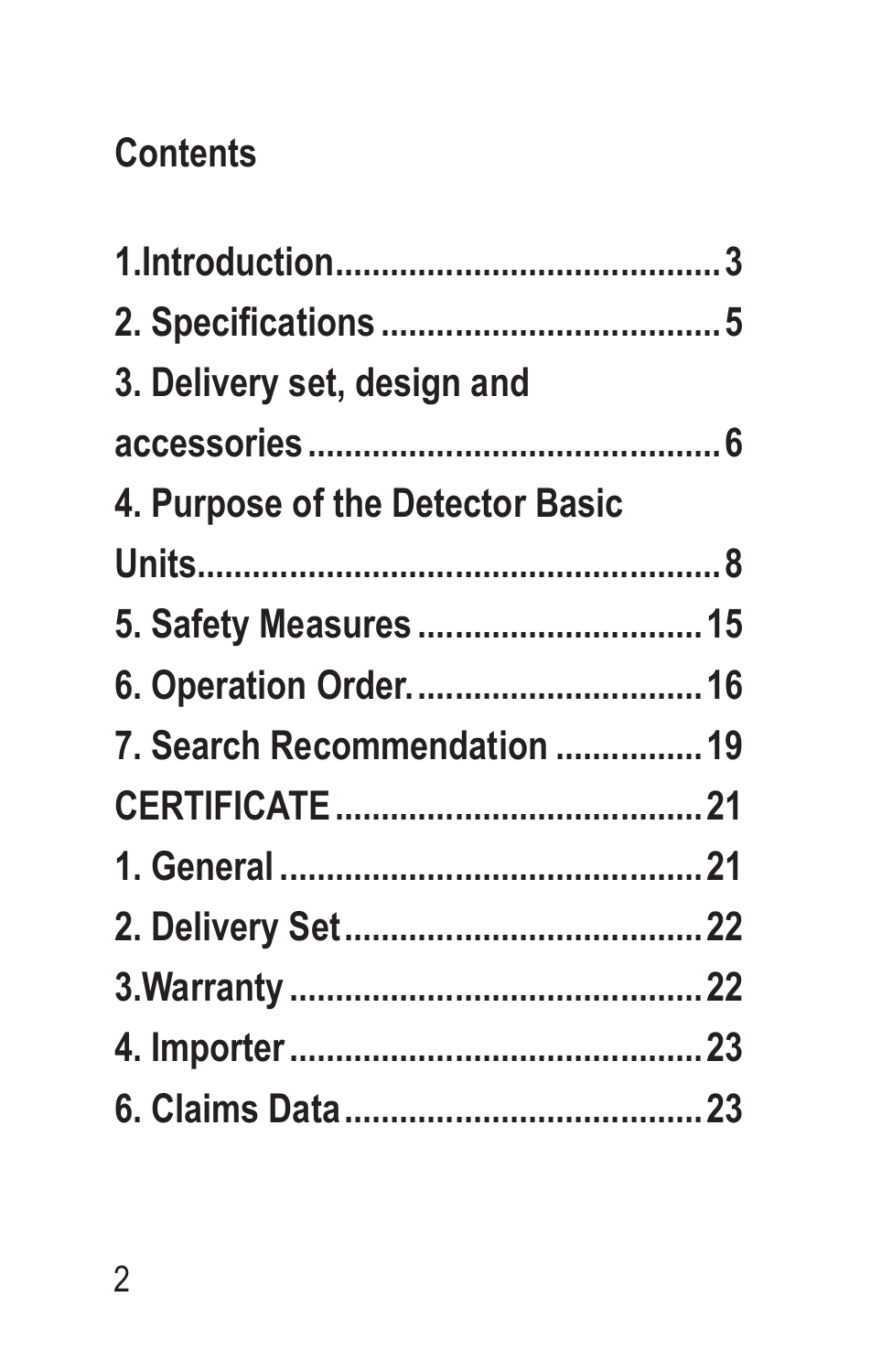# **1.Introduction**

MW non-linear junction detector "LORNET-36" (further NLJD) is used for search and location of electronic devices both in active and switch-off state.

The detector operation is based on the property of semiconductor components to generate a response at the 2d and 3d harmonics when radiated by a microwave probing signal.

Semiconductor components of artificial origin will have a higher level second harmonic while semiconductor components of natural origin (e.g. oxide films) will have a higher level third harmonic respectively.

An NLJD analyzes the 2d and 3d harmonics response of the radiated objects, which enables a quick and reliable identification of electronic devices and natural oxide semiconductors.

The NLJD "LORNET-36" automatically finds the best receiving frequency channel free of noise and distortion providing flawless operation even in the complicated electromagnetic environment. Digital processing of a demodulated signal used gives maximum sensitivity.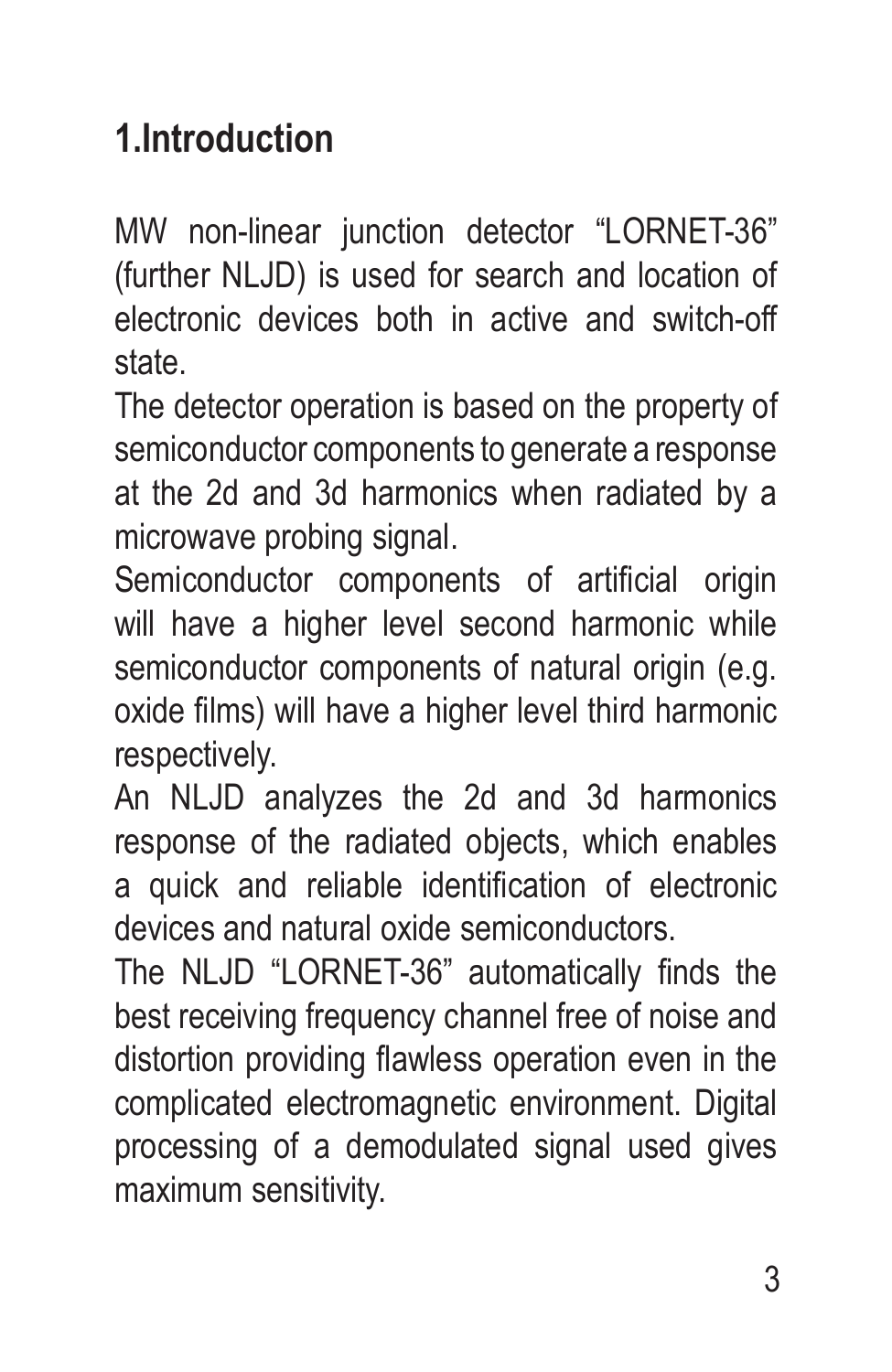A high gain parabolic antenna (20 dB gain at 3600 MHz) used in the device increases detection range of non-linear elements and provides their exact localization in space. For operator's convenience the detector is equipped with a laser pinpointing to indicate the place to which the maximum power of the probing signal is directed. There are two types of radiated signals: -pulse modulated carrier with a duty cycle 160 (Pulse).

-pulse modulated carrier with a duty cycle 20 (CW). The CW mode is used to tap the detected signal in the earphones to find active analog radio microphones and to use the effect of acoustic feedback to facilitate the search process. The output power automatic control mode significantly simplifies operator's work. "LORNET-36" simultaneously displays the 2d and 3d harmonics levels at its LED panel. Besides, the 2d and 3d harmonics levels can be estimated in turn aurally by the click repetition rate reproduced through a built-in loudspeaker or wireless earphones.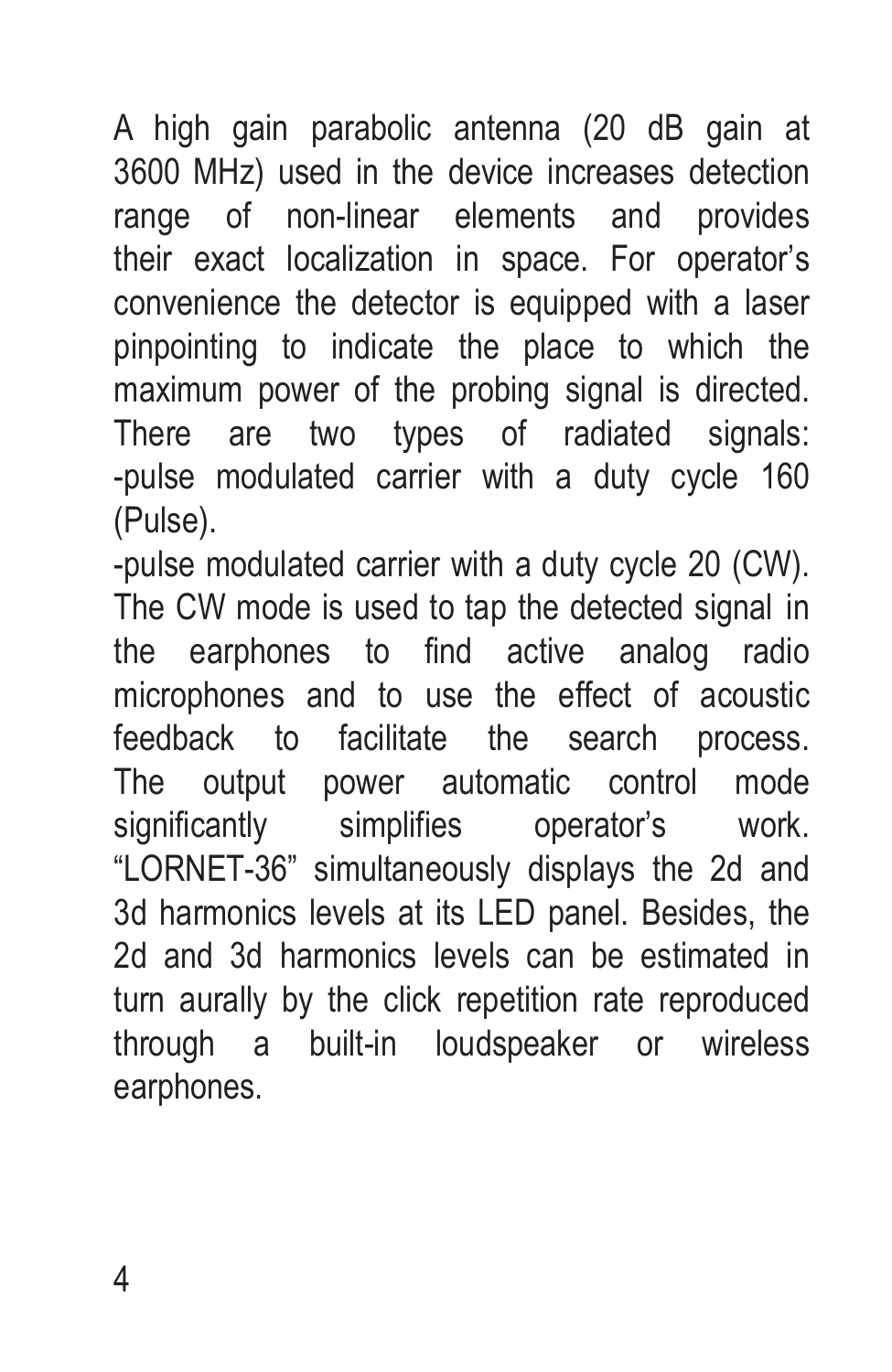# **2. Specifications**

#### **2.1.** Radiated signal types

- pulse modulated carrier with a duty cycle of 160 (pulse).
- pulse modulated carrier with a duty cycle of 20 (CW).
- **2.2.** Carrier frequency step 13 MHz within a tuning range of (3581.5 … 3607.5) MHz. Automatic frequency selection. Possibility of radiation at the carrier frequency with a minimum noise level in the 2d harmonic receiver path.
- **2.3.** Maximum radiated power in 160 pulse mode ≥ 18 W

**2.4.** Maximum radiated power in 20 (CW) duty cycle mode ≥ 12 W

- **2.5.** Manual or automatic control of the radiated power level. Power control range of 22 dB down from the maximum output power value with 11 level gradations
- **2.6.** Transmitting antenna gain at 3600 MHz ≥ 20dB with a directional pattern width at -3 dB level ≤16°.
- **2.7.** Sensitivity of radio receivers better than -110 dBm (the first LED lights up).
- **2.8.** Receivers tuning frequencies equal to the transmitter double and triple frequencies -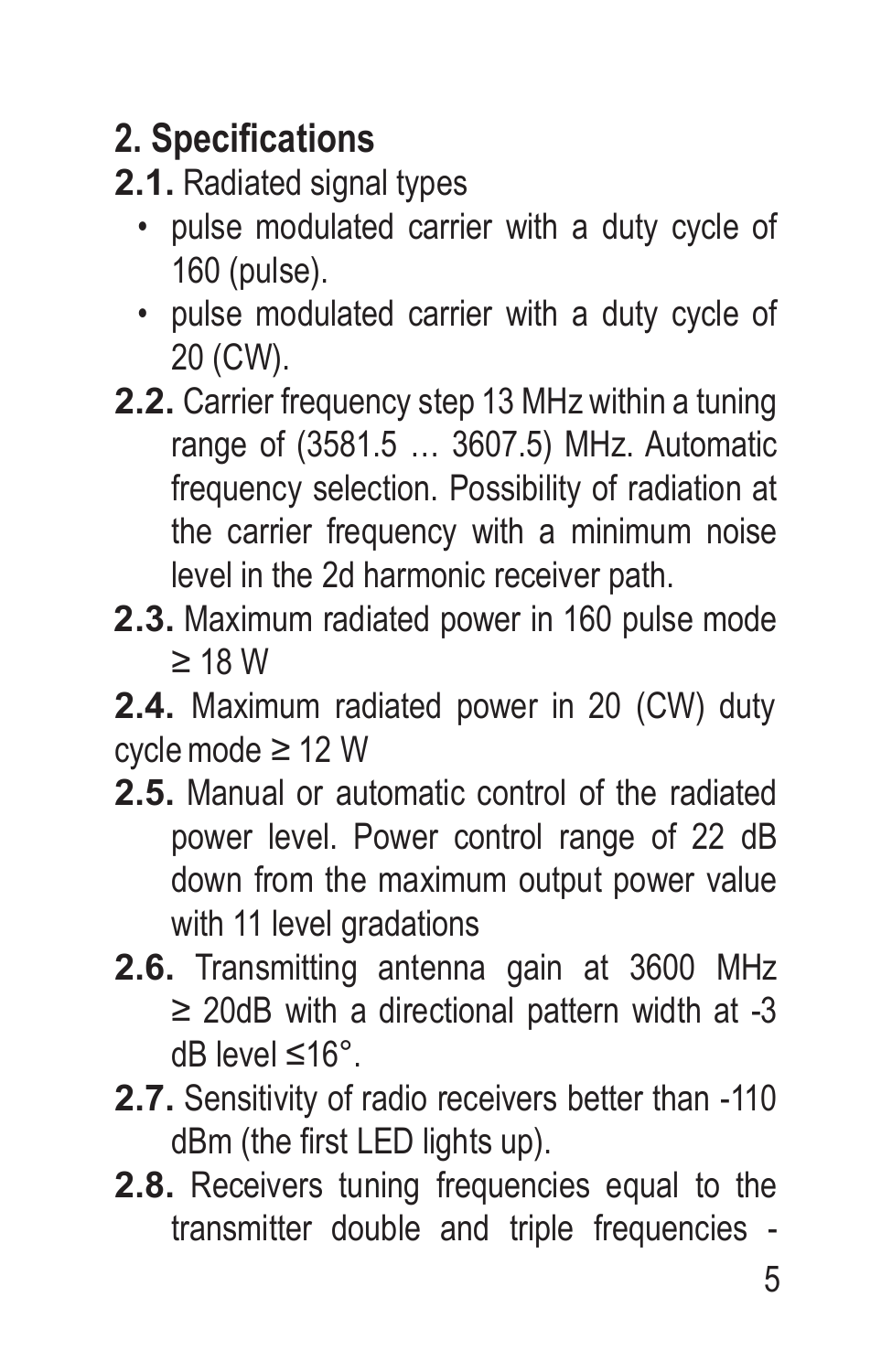7163…7215 MHz and 10744.5…10822.5MHz respectively.

- **2.9.** Receiving path dynamic range  $\geq$  30 dB. 20 dB range of LED and 10 dB gain control using the ATT button.
- **2.10.** Time of continuous operation with a lithium-Ion battery at the maximum radiated power:
	- ≥3 hours in the pulse duty cycle mode;
	- ≥2 hours in the 5K duty cycle mode.
- **2.11.** Device weight ≤1.4 kg.
- **2.12.** Operating conditions:
	- ambient temperature 5…40ºC.
	- pressure ≥ 450 mm of mercury

#### **3. Delivery set, design and accessories**

**3.1.** The device includes units and accessories stated in the Table below:

| <b>Description</b>                                                               |   |
|----------------------------------------------------------------------------------|---|
| Receiver-transmitter unit with control unit and<br>built-in battery container    |   |
| Changeable Li-Ion batteries                                                      | 2 |
| Container for battery charging                                                   |   |
| Charger for receiver-transmitter unit (CH1)                                      |   |
| Wireless accessories including: receiving device,<br>earphones and charger (CH2) |   |
| Technical Description & User manual, Certificate<br>(in one piece)               |   |
| Package                                                                          |   |

6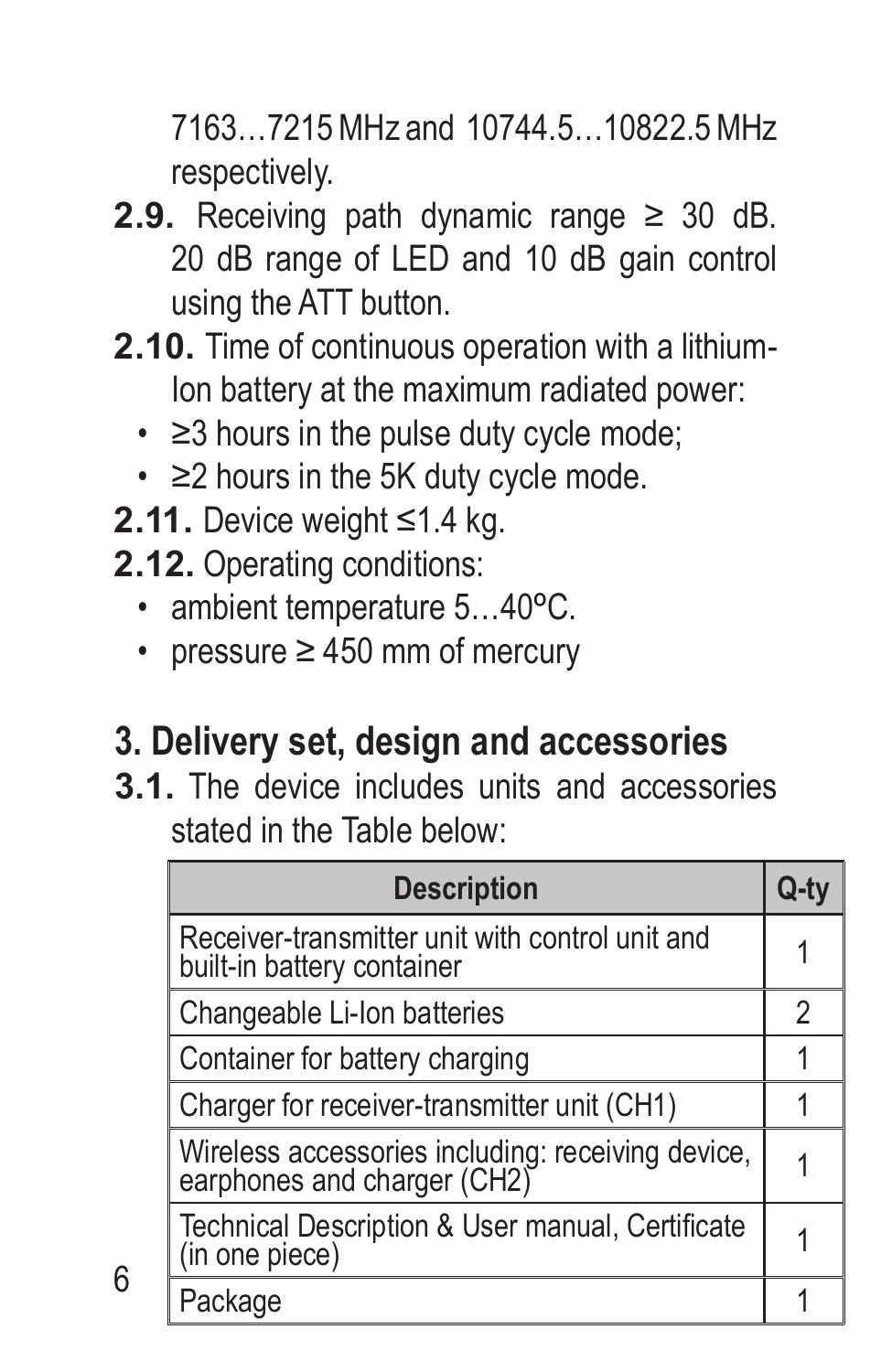

- The appearance of the device and its charger are shown in Fig. 1, where:

- 1. LED indicator;
- 2. Transceiver antenna unit combined with the indicator ;
- 3. Control unit with an accumulator;
- 4. Parabolic antenna.
- 5. Screwed up cover of battery section
- 6.Container for battery charging;
- 7.Charger for receiver-transmitter unit (CH1);

Fig. 2 shows a receiver for wireless phones, its charger (CH2) and head phones.



**Fig.2.**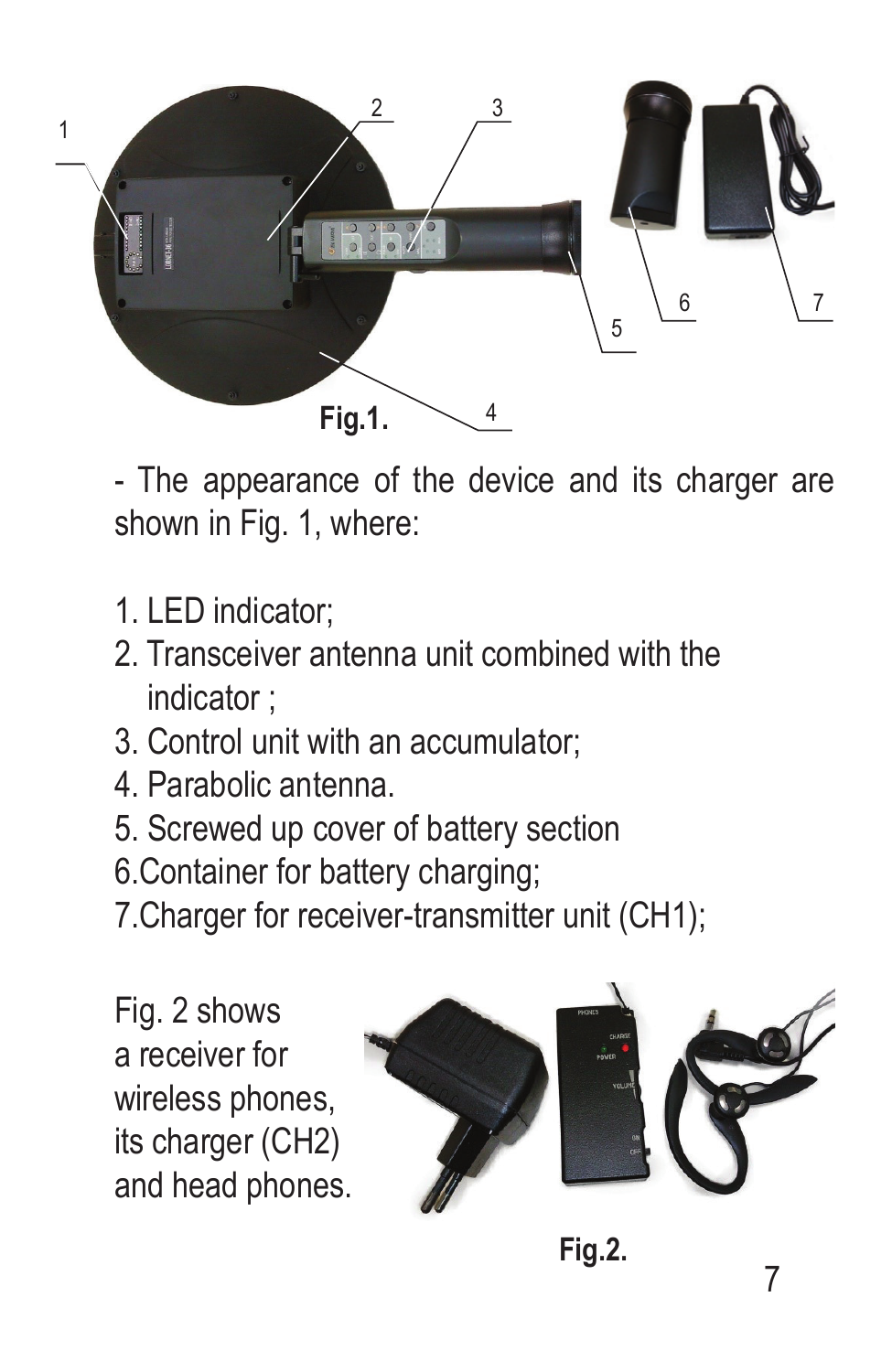# **4. Purpose of the Detector Basic Units**

**4.1.** The transceiver antenna with built-in LED indicators is used for:

- Analysis of distortion and interference in the instrument receiving path, which is made each time the detector transmitter is switched on. Therefore, if an interfering signal appears during operation (in a complicated electromagnetic environment) it is necessary to turn the detector transmitter off and on from time to time thus selecting an optimal frequency automatically, which will provide the best sensitivity as well as detection range of semiconductor components.
- Generation of microwave probing signal, reception and digital processing of the 2nd and the 3rd frequency harmonics. Simultaneous display of the 2nd and the 3rd harmonics levels gives the opportunity to distinguish with a high reliability between signals of artificial semiconductors integrated in electronic devices and natural corrosive ones which may appear at oxidized junction points of various metals.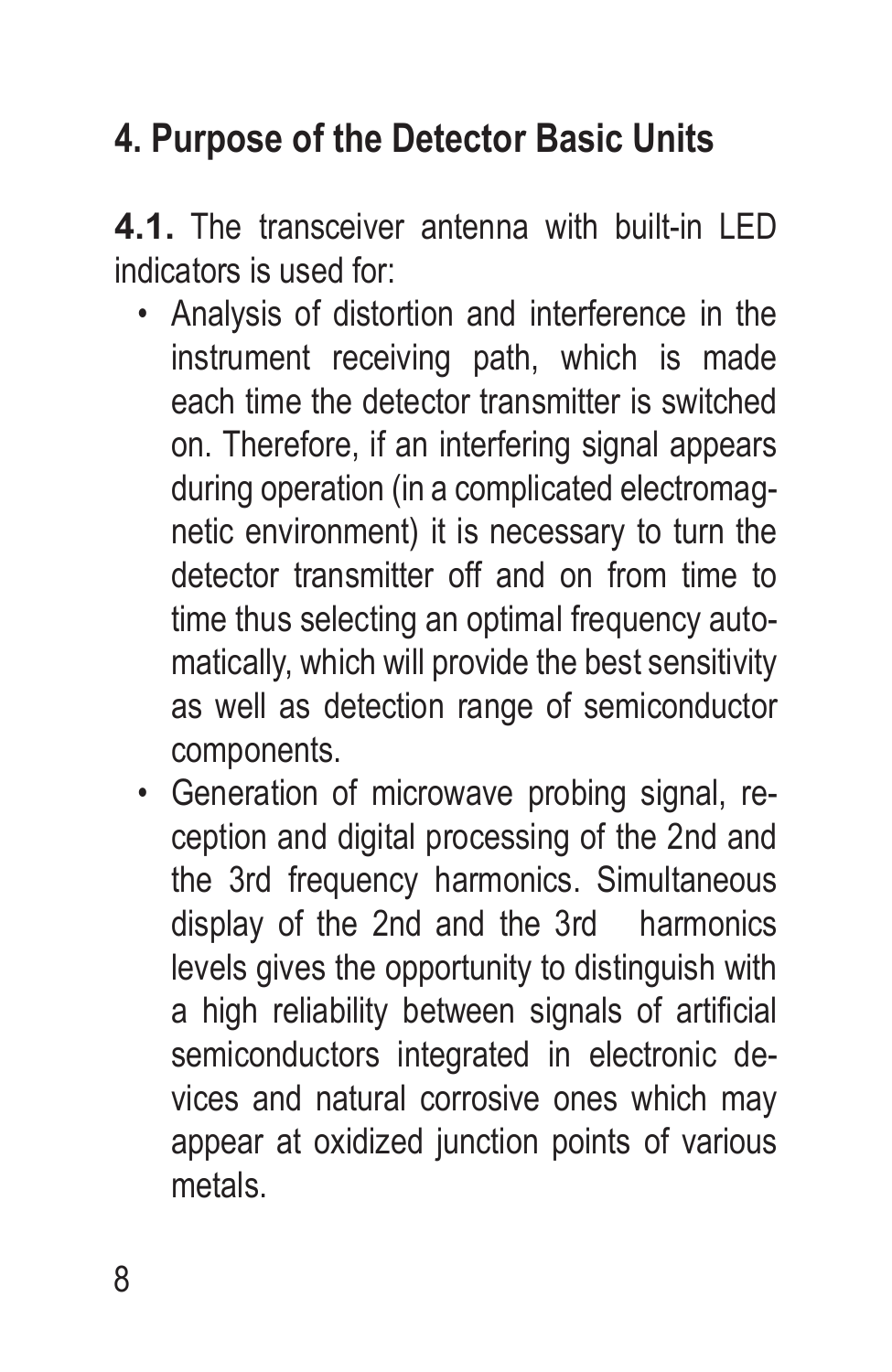- Demodulation of the 2nd and 3rd harmonics response, their amplification to the level required for tapping both by earphones and a built-in loudspeaker. The amplification is adjustable within a 20 dB range. The operator can listen to demodulated signals of the 2nd and 3rd harmonics in turn.
- Indication of the transmitter power level (1) as well as of the 2nd (2) and 3rd (3) harmonics levels (Fig. 3).



#### **Fig. 3.**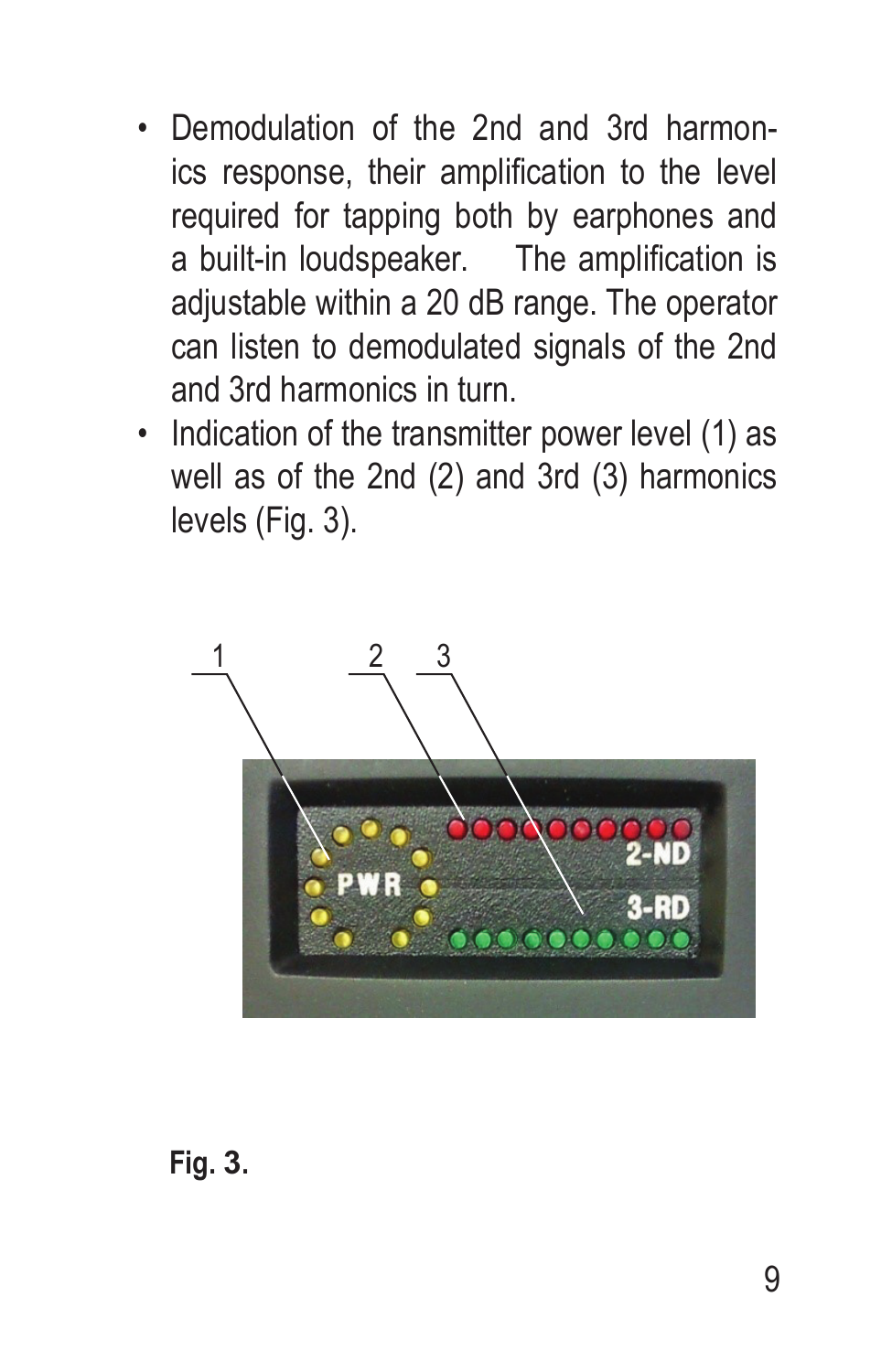**4.2.** Hinge joint of the transceiver antenna unit with a knob (see Fig.4) is designed to transform the unit into transportation position. Besides, it helps the operator to ix the antenna in a position convenient for search. Fig. 4: 1- Fixing device; 2- Hinge joint.



**4.3.** The control panel is used to control operation of the detector. It consists of the case combined with a battery and fixed on the arm. The control board, buttons for operation modes control and display LEDs are placed in the package. The control buttons are divided into two groups by their function: «AUDIO» placed in the upper half of the panel and «POWER RF» in the lower half. The control panel is shown in Fig.5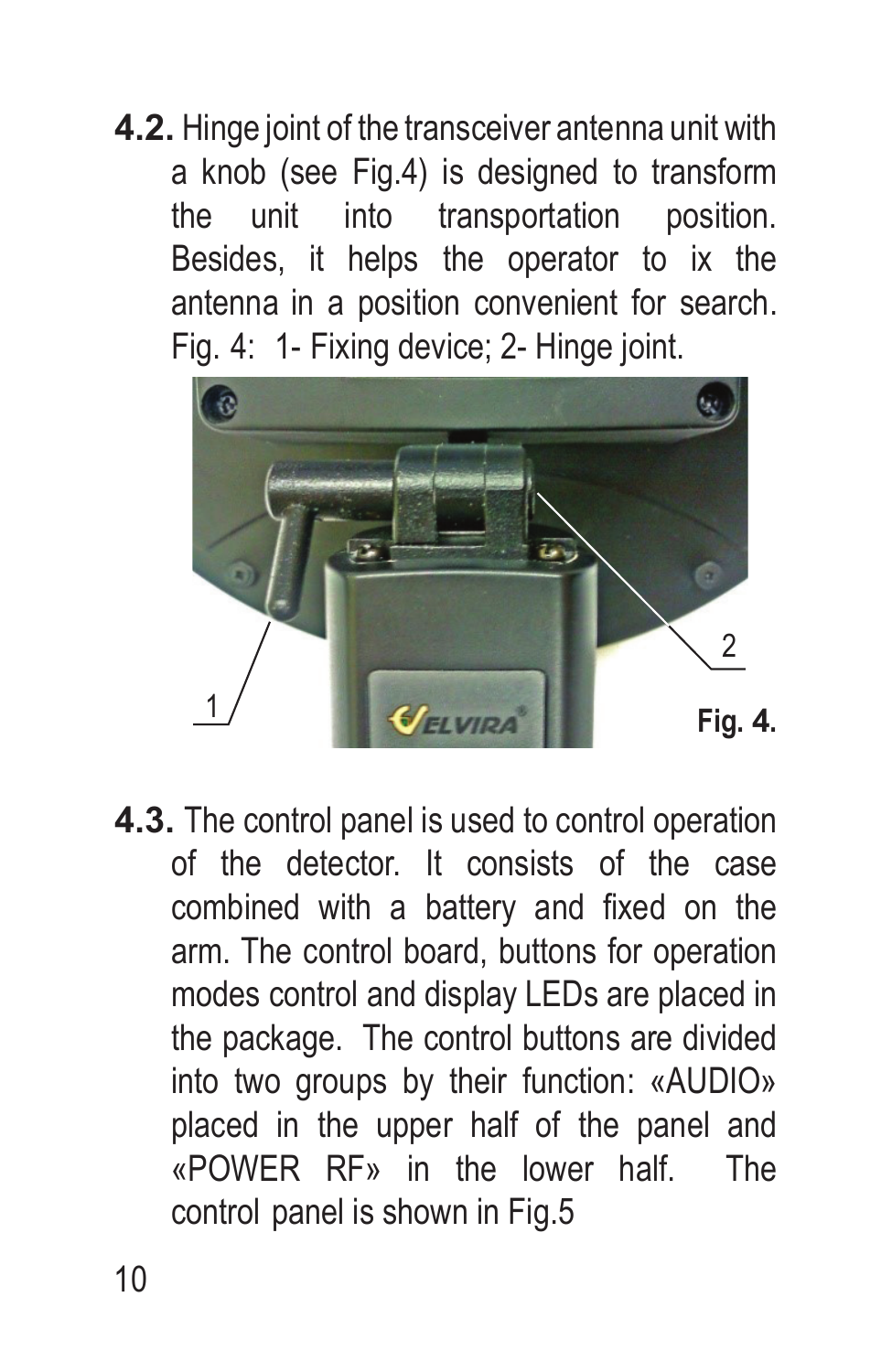

The following buttons refer to the «AUDIO» group:

- 1 LEDs and LSTN button for switching of acoustic indication to the output of the 2nd or 3rd harmonics.
- 2 LEDs and OUT button for switching acoustic output to earphones or a built-in loudspeaker.
- 3 LEDs and RF button for switching between transmitter operation modes – PULSE or CW

The following buttons refer to the «POWER RF» group:

4 - LEDs and PWR button for switching on/off the probing signal transmitter. When the NLJD is switched on the automatic mode of output power control (AUTO) is set by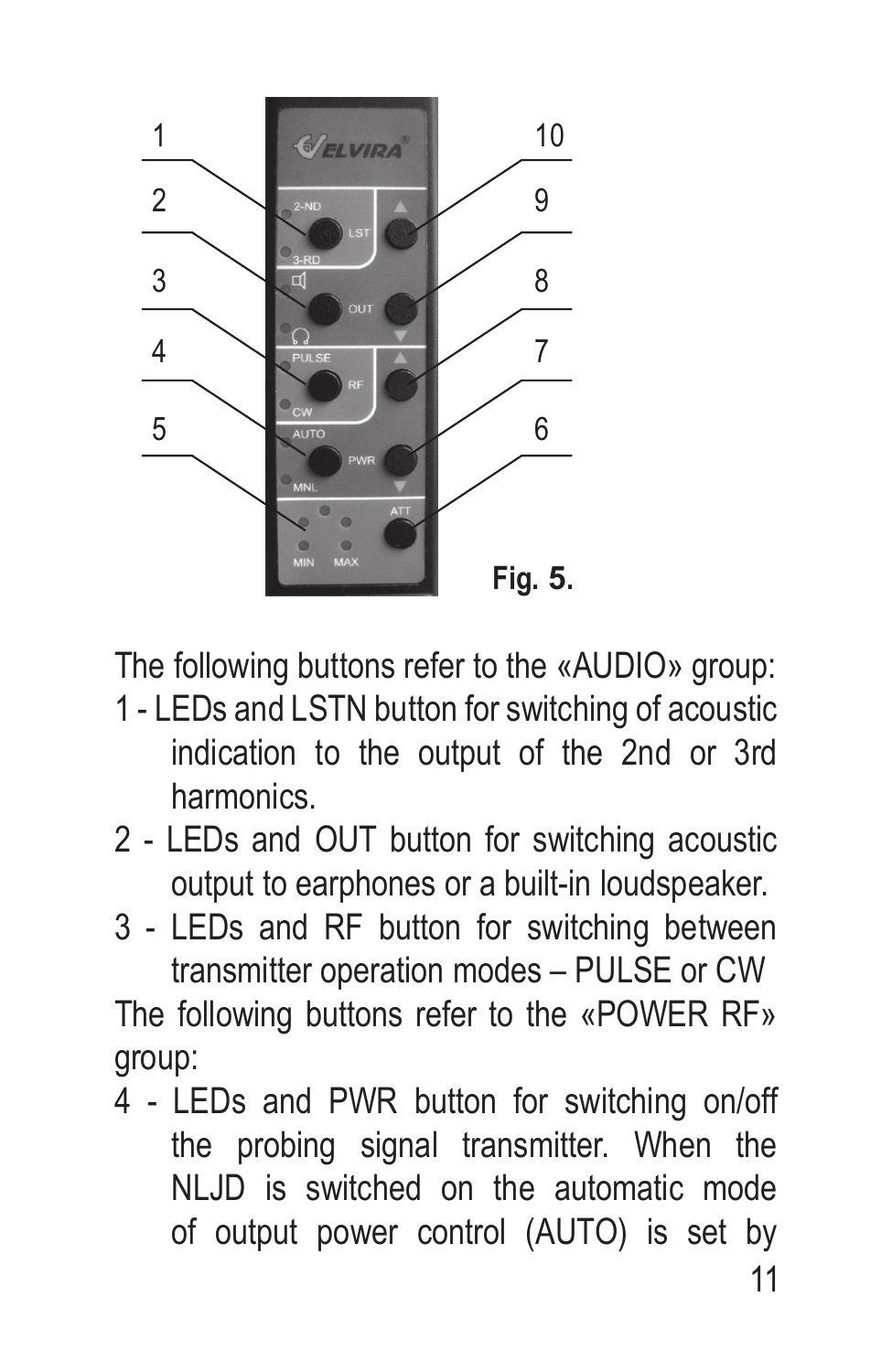default. To switch over to the manual mode of output power control (MNL) press one of the LEVEL buttons when a transmitter is turned on. To return to the automatic mode turn the transmitter off and then turn it on.

- 5, 6 LED and ATT button for control sensitivity of the transmitters of the 2nd and 3rd harmonics. Lighting of each LED indicates decrease of the transmitters sensitivity for 4 dB. Hence, when ATT button is used the maximum sensitivity decrease can be 20 dB.
- 7, 8 LEVEL buttons for control of radiated signal power in MNL mode. It is possible to set the required power level by pressing LEVEL button in AUTO mode before the probing signal transmitter is turned on.
- 9,10 Volume buttons for volume control

Functions of control panel indicators: continuous light of any indicator corresponds to "on" position, absence of light – to "off" position. Simultaneous flickering o f a II i ndicators o n t he p anel shows that the battery is discharged and needs to be replaced.

**4.4.** On the side surface of the control panel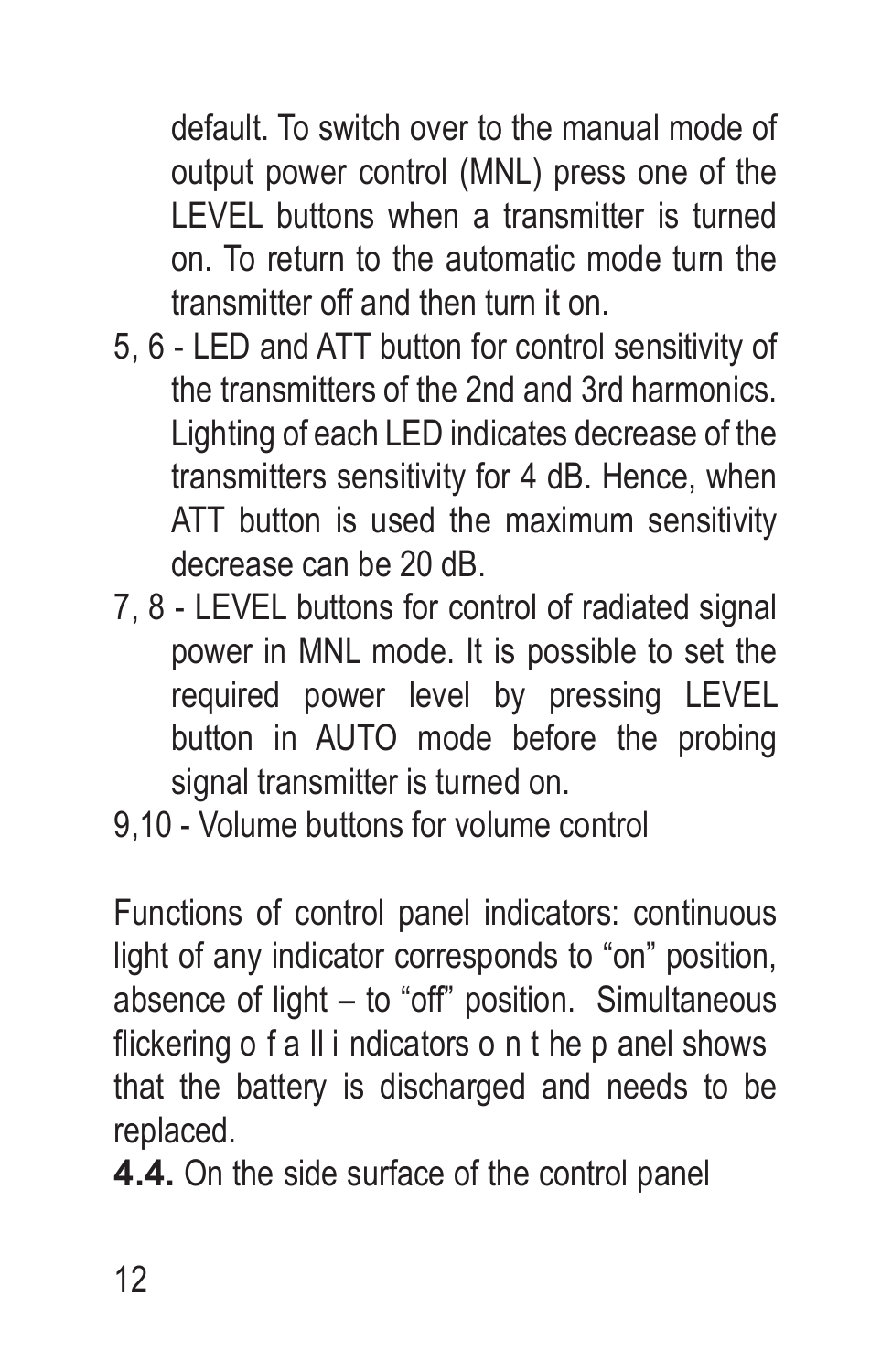a slide-type power switch is placed. A slide position corresponding to «ON» is marked by a contrast point.

- **4.5.** Battery charging is to be made with a battery charger supplied with the instrument only. Using other chargers is not allowed. For charging it is necessary to connect a pin connector to the end surface of the detector arm.
- A red LED on the charger case is lighting while charging. When a battery is completely charged, the red LED goes out, and a green LED lights up. Charging time of a fully discharged battery does not exceed 6 hours.
- **4.6.** Wireless telephones consist of a receiving device and earphones. Appearance of the receiving device and positions of control units are shown in Fig.6

Using a power adapter supplied with the instrument make sure with a help of the charge indicator that the battery is completely charged. Using of other power adapters is forbidden.

Connect head phones to the corresponding socket of the receiving device.

Turn the receiving device on by a slide-type switch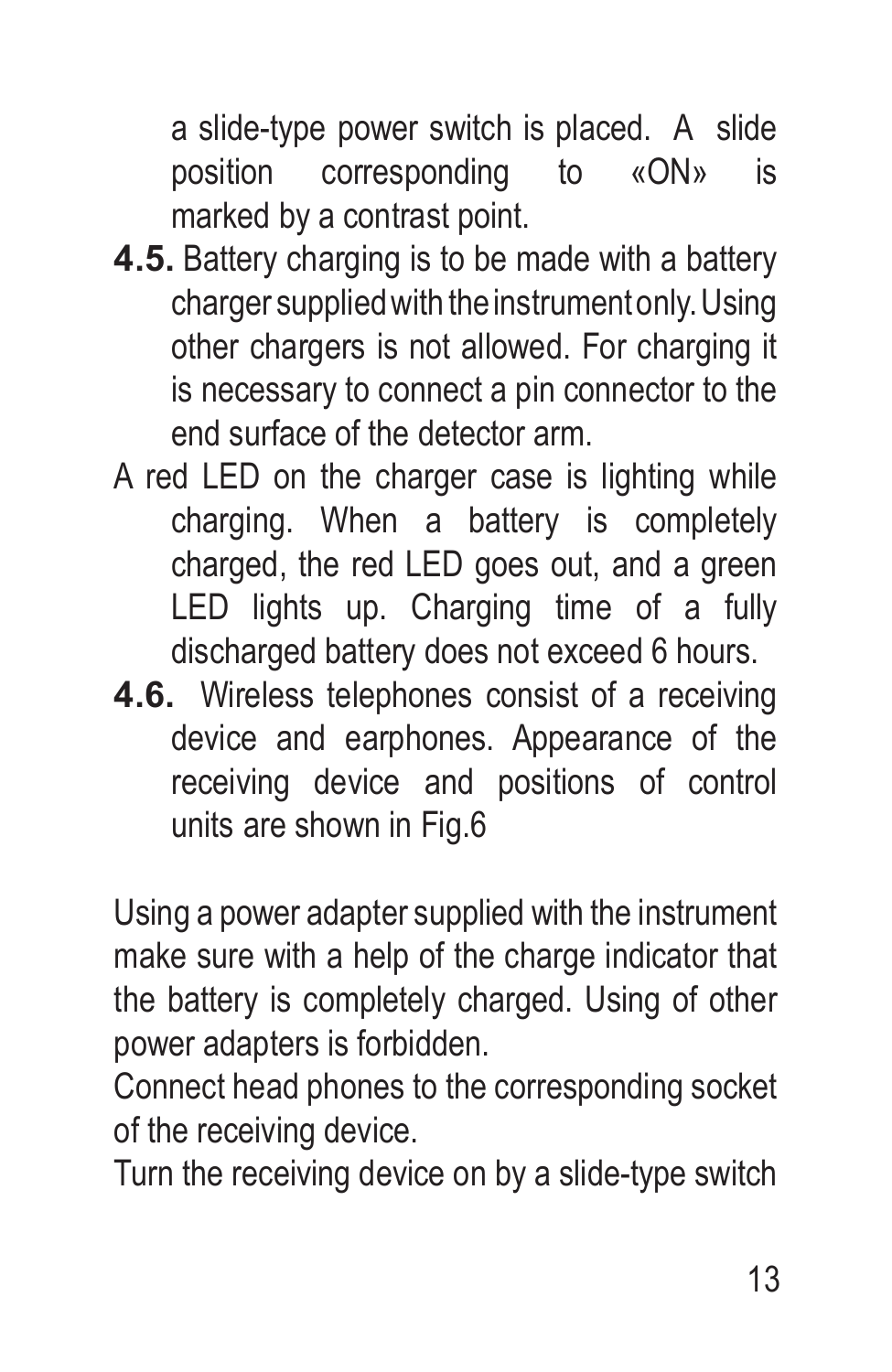(control by the turn-on indicator).

Using volume control set a comfortable volume level.

If the receiving device is turned on when the detector is off, then there is only a noise signal in the head phones at higher volume. After turning on the acoustic indicator signals corresponding to the operating mode of the detector appear in the earphones.

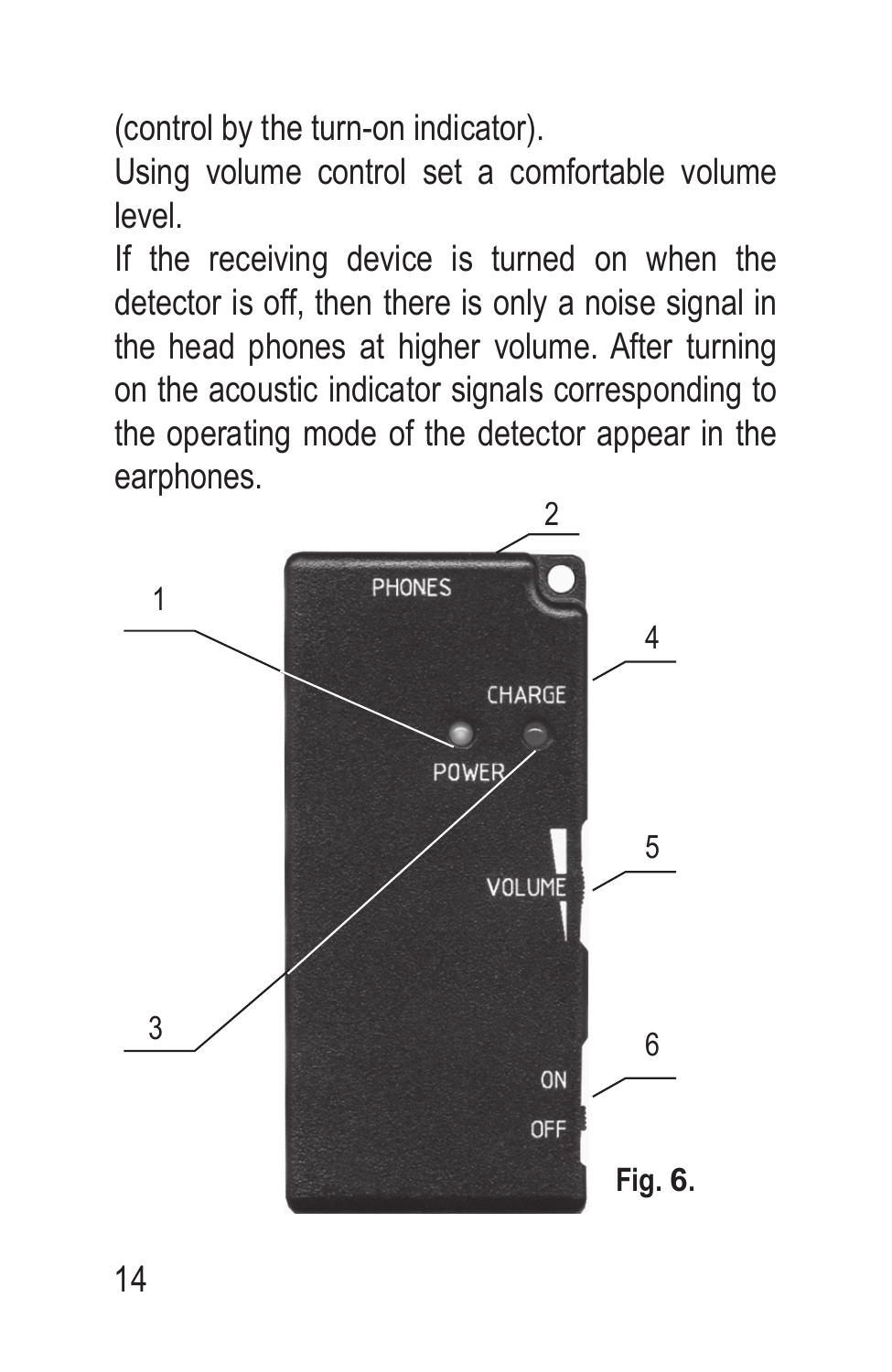- 1- "ON" indicator (lights at turn-on)
- 2 Socket for phones connection
- 3 Charge indicator (is lighting during charging)
- 4 Socket for power adaptor
- 5 Volume control
- 6 Slide-type switch

#### **5. Safety Measures**

- **5.1.** By requirements of electric safety the detector corresponds to protection class 1 (according to the Russian standard).
- **5.2.** The instrument is to be operated only by persons who have been duly instructed for safety measures while working with electric and measuring devices with open RF energy radiators.
- **5.3.** The microwave radiation power density level from the detector transmitter is shown in the Table below.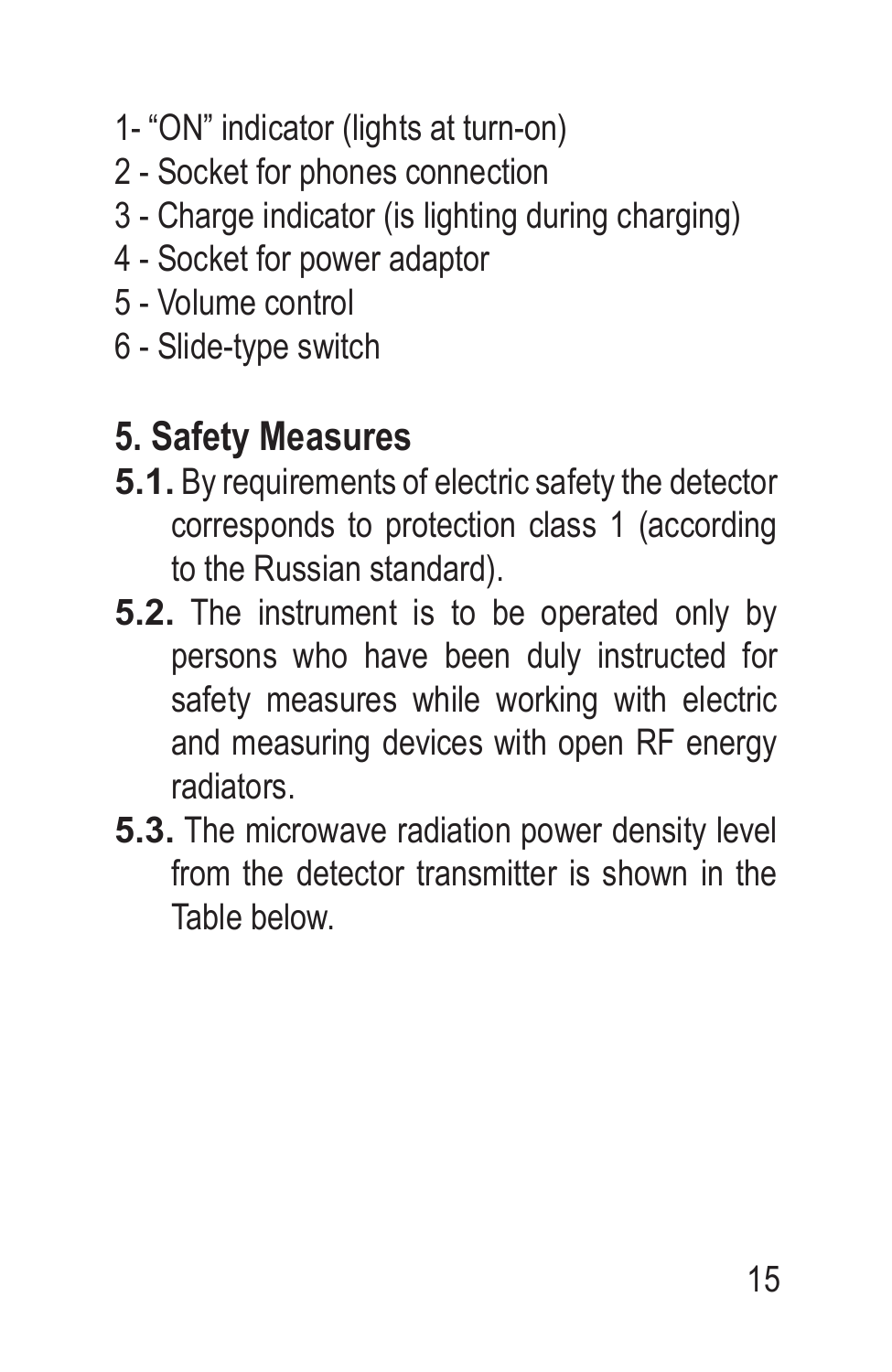| Measure-<br>ments                    | Mode            | P aver,<br>$u$ W/cm <sup>2</sup> | P max,<br>uW/cm <sup>2</sup> |
|--------------------------------------|-----------------|----------------------------------|------------------------------|
| In the                               | Duty cycle 0,6% | 3.6                              | 9.36                         |
| direction of<br>maximum<br>radiation | Duty cycle 5%   | 44.1                             | 77.8                         |
| In the rear                          | Duty cycle 0,6% | 0.19                             | 17                           |
| semi-<br>sphere;<br>$0.3m$ .         | Duty cycle 5%   | 1.88                             | 77                           |

**5.4.** It is not recommended to direct the antenna towards people. And it is not recommended for an operator to stay in the direction of the maximum radiation.

#### **6. Operation Order.**

- **6.1.** Remove the detector from the package. If necessary charge a battery. After the device transportation at temperatures below 0°C it is necessary to keep the device in the switchoff state at room temperature for at least 30 minutes.
- **6.2.** Turn «LORNET-36» on by the power switch placed on the arm. The 2nd and 3rd indicators on the control panel will light up, indicating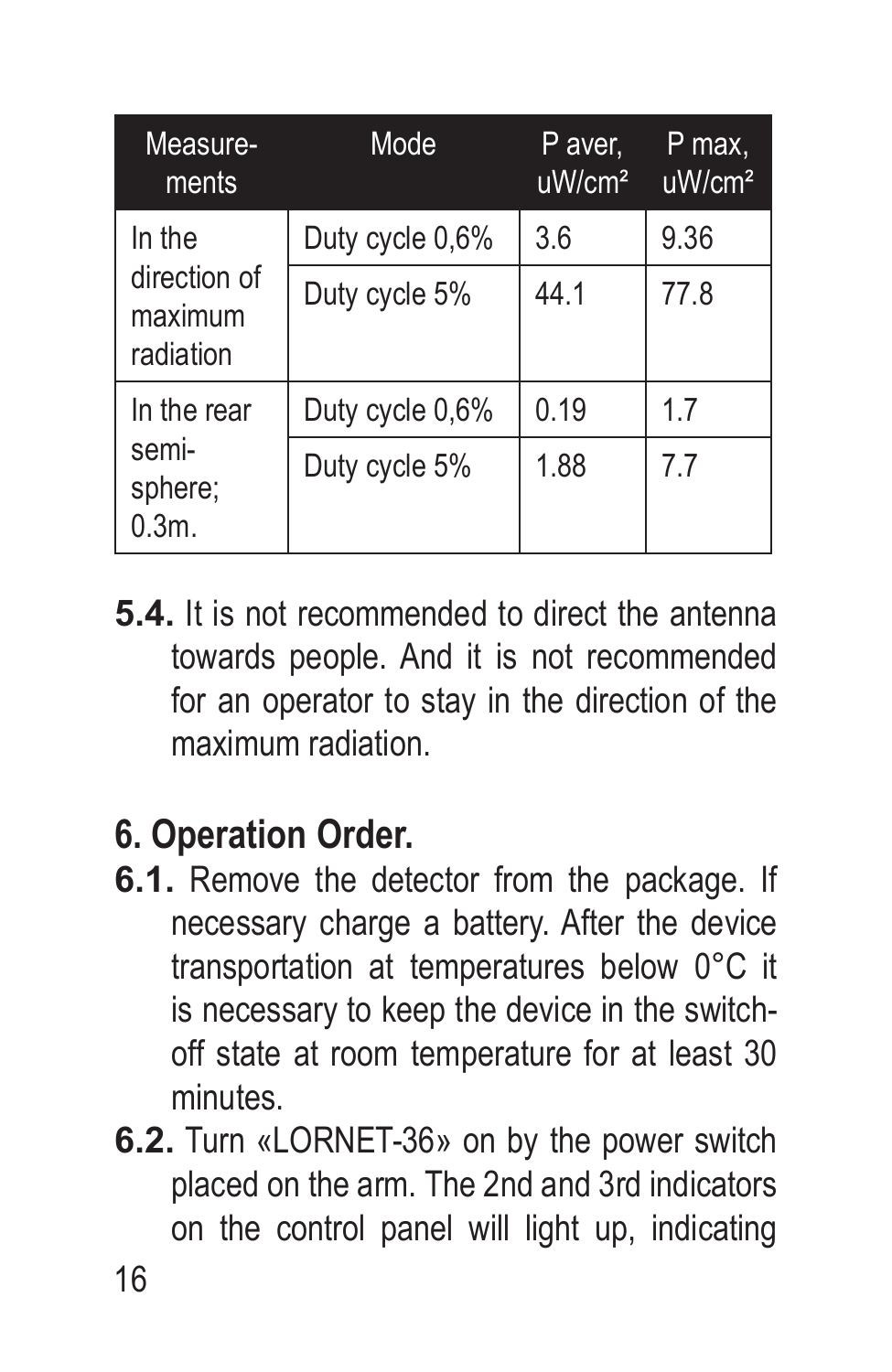that the detector has been powered on. One yellow LED should be lighting on the antenna unit (a circle scale of the probing signal power indicator). Its initial position corresponds to the maximum power of the probing signal. The probing signal transmitter is off (it is turned on after pressing PWR button only). The 2nd and 3rd harmonics indicators should not light (flashing of the first LEDs of the 2nd and 3rd scales is permitted).

**6.3.** Turn the probing signal transmitter on pressing PWR button. This will switch on the transmitter pulse mode and the automatic mode of signal power control. The radiated signal power will change depending on the signal level at the 2nd harmonic receiver input. In the given mode the sound information of the 2nd harmonic response is applied to the loadspeaker or head phones. When switching on mode 3-RD by pressing

LST on the control unit, the output power of the transmitter is adjusted automatically depending on the signal level at the 3rd harmonic receiver input. Sound information of the 3rd harmonic response is applied to the loudspeaker or head phones.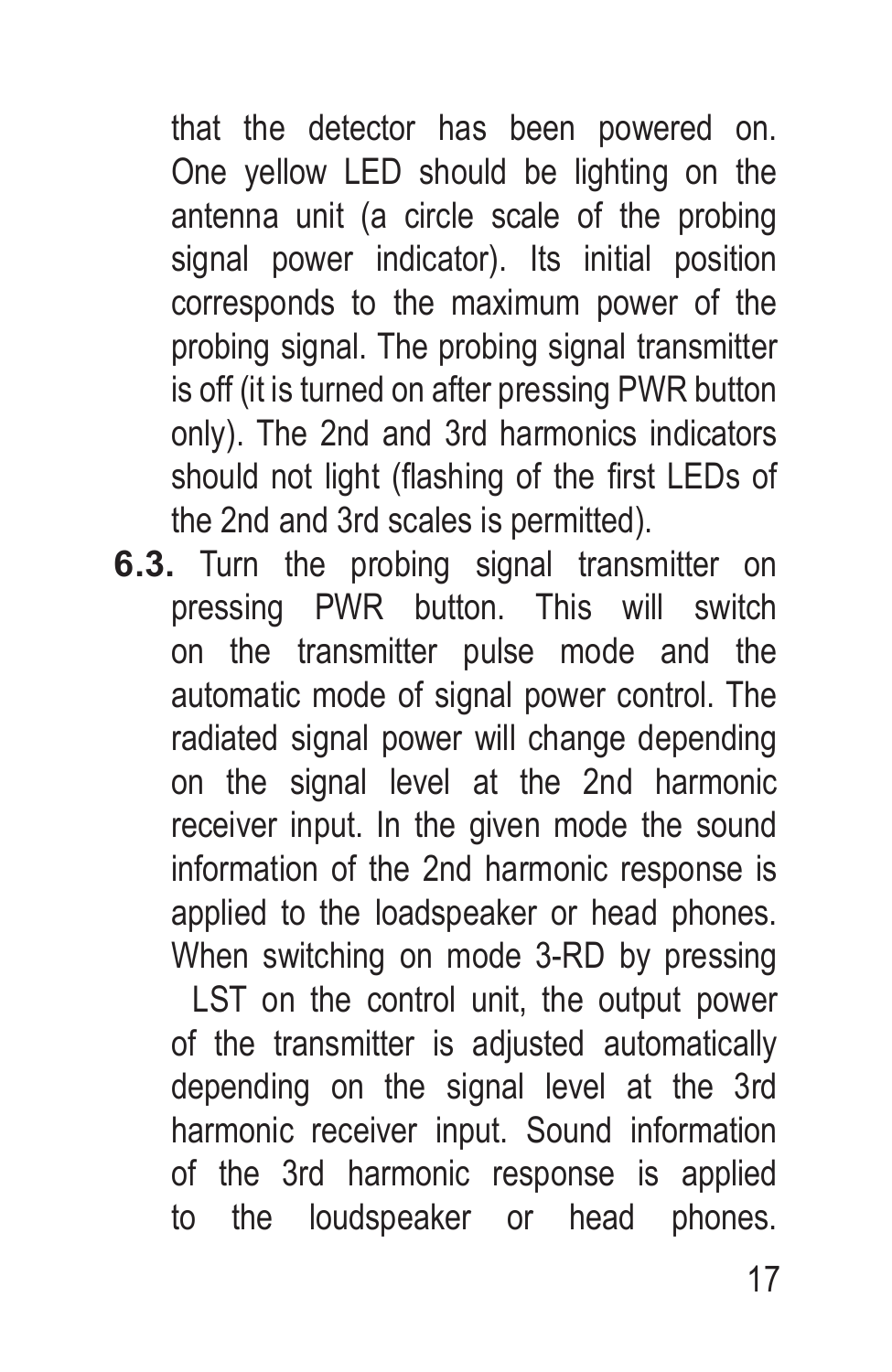To switch over to the manual mode of the probing signal power control (MNL indicator lights up) press one of LEVEL buttons after the probing signal transmitter has been turned on. Using PWR button turn the probing signal transmitter off and then turn it on for a reverse switch over. If it is necessary to tap the third harmonic response turn on mode 3–RD using LSTN button on the control panel. During operation in premises with a lot of electronic devices, you will normally have to decrease the level of the probing signal by 2-4 points counterclockwise from the initial position. The optimum level of the probing signal is determined experimentally.

- **6.4.** Simultaneous flashing of all indicators on the control panel indicates that the battery is discharged. In this case the power should be turned off and the battery - replaced.
- **6.5.** If a response signal is to be tapped by phones. switch over acoustic indication to the head phones mode pressing the corresponding button on the control panel and turning the wireless phones on.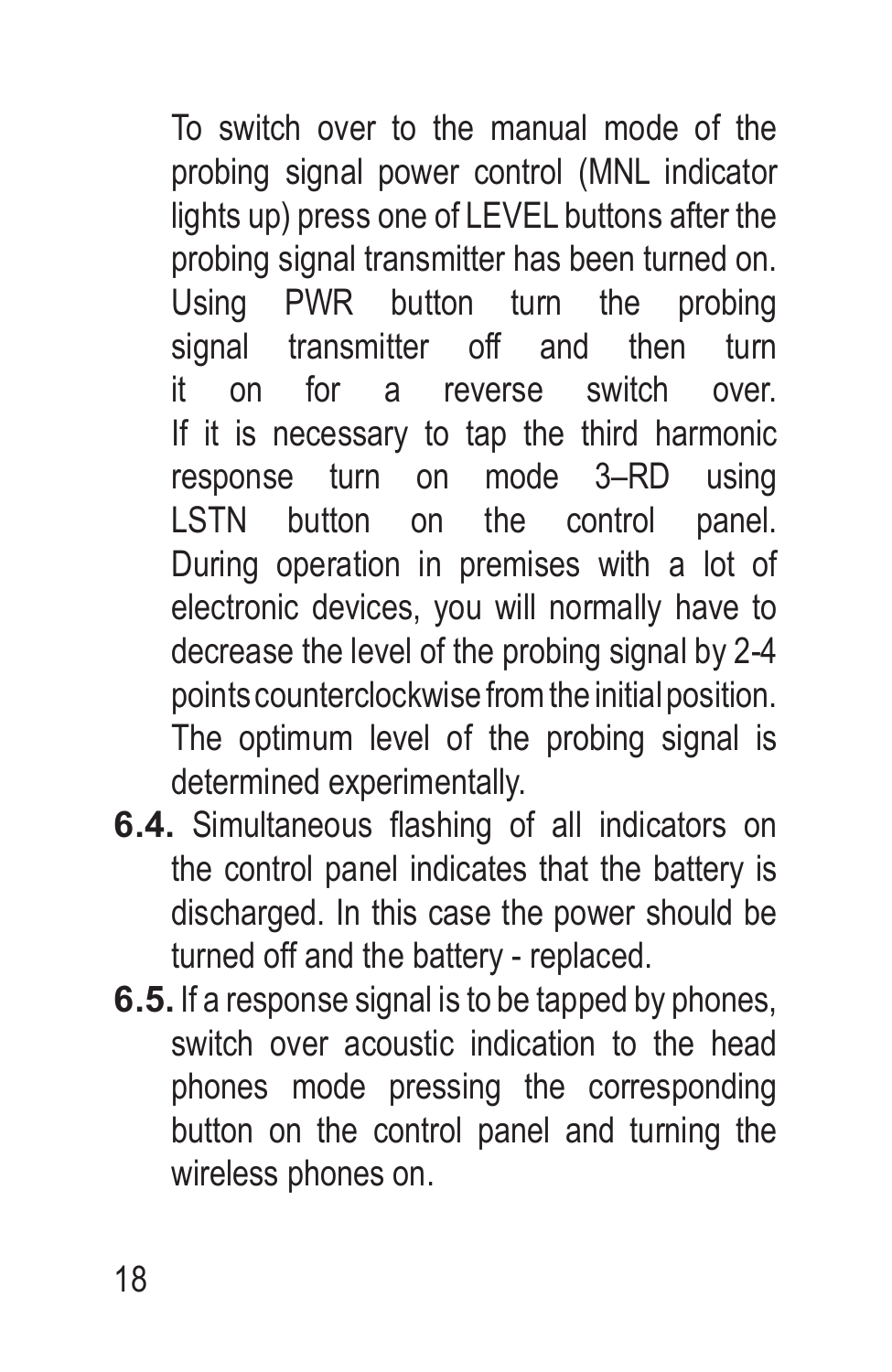#### **Attention:**

- 1) Do not direct the antenna towards the operator and people nearby.
- 2) While operating the device constantly monitor batteries state replacing them in-time (by the indicators signal). The batteries must be kept fully charged.
- 3) Charging should be done with a charger supplied with the instrument only. Use of undue chargers is strictly forbidden.

### **7. Search Recommendation**

- 7.1. If possible remove electronic devices from the room examined. If it is impossible, the examination should be done at a decreased radiated power.
- 7.2. Set the maximum radiated power level and one of the operation modes of the receiver.
- 7.3. Using laser pointer direct the antenna to the surface examined. Slowly moving the laser spot along the surface under examination and changing the orientation of antenna, analyze changes in the signal received at the 2nd and 3rd harmonics visually by the indicator (aurally the click repetition rate should be maximum).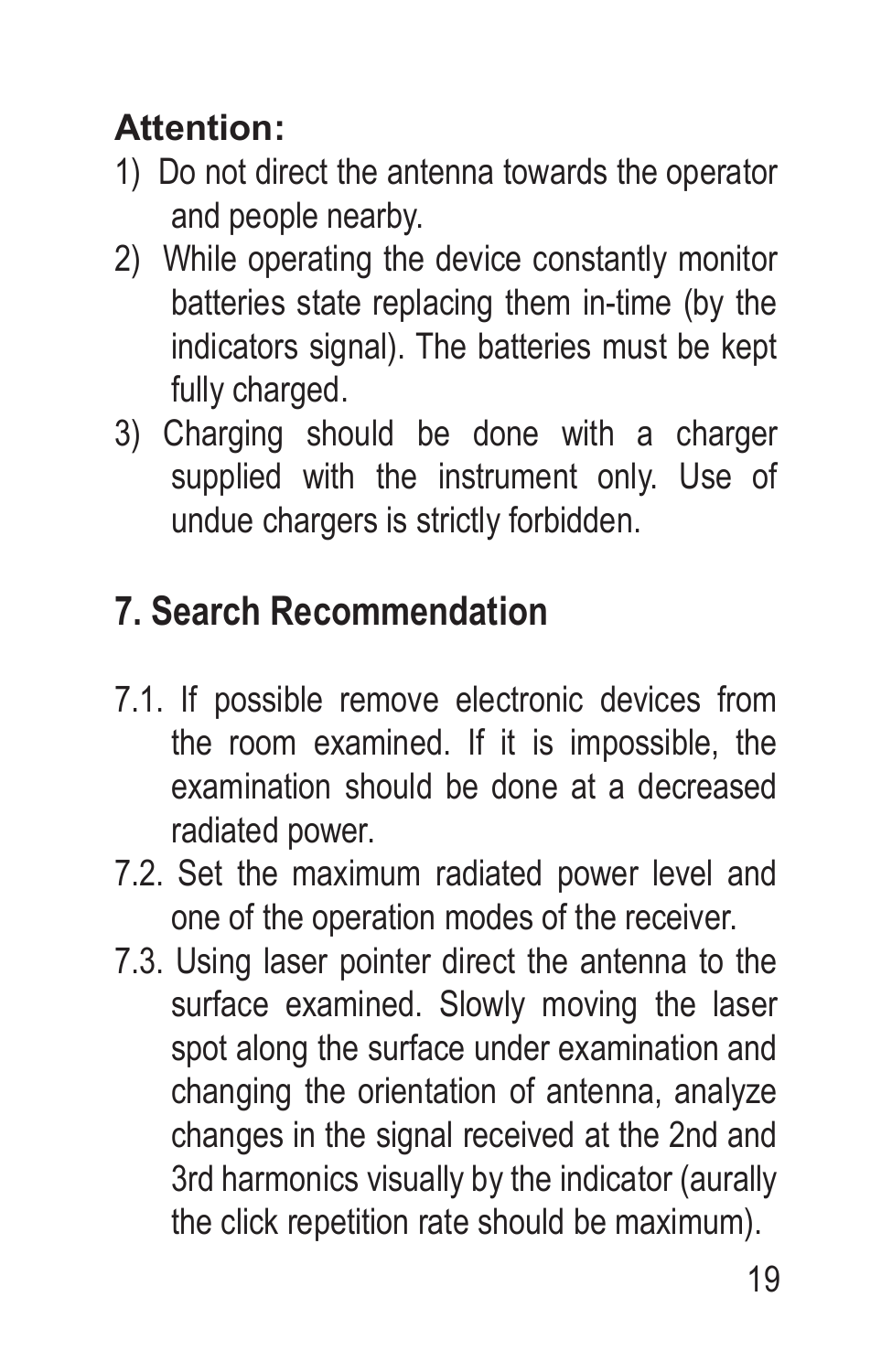- 7.4. The received 2nd and 3rd harmonics levels are analyzed by the number of LEDs lighting on the corresponding indicator scale.
- 7.5. For a more accurate location as well as for protection of receiving devices from interference it is possible to decrease the receivers sensitivity using ATT button.
- 7.6. When an artificial р-n transition is found you will normally see a stable lighting of the 2nd harmonic indicator LEDs. While rapping at the suspected place of a p-n transition, readings of LEDs do not change.
- 7.7. When a natural р-n transition is found, you will observe a stable lighting of the 3rd harmonic indicator LEDs. While rapping at the examined surface intensively, readings of indicators by the 3rd harmonic will change, as a rule.
- The search technique offered does not reflect all nuances which may appear in each exact case, and represents a recommendation only.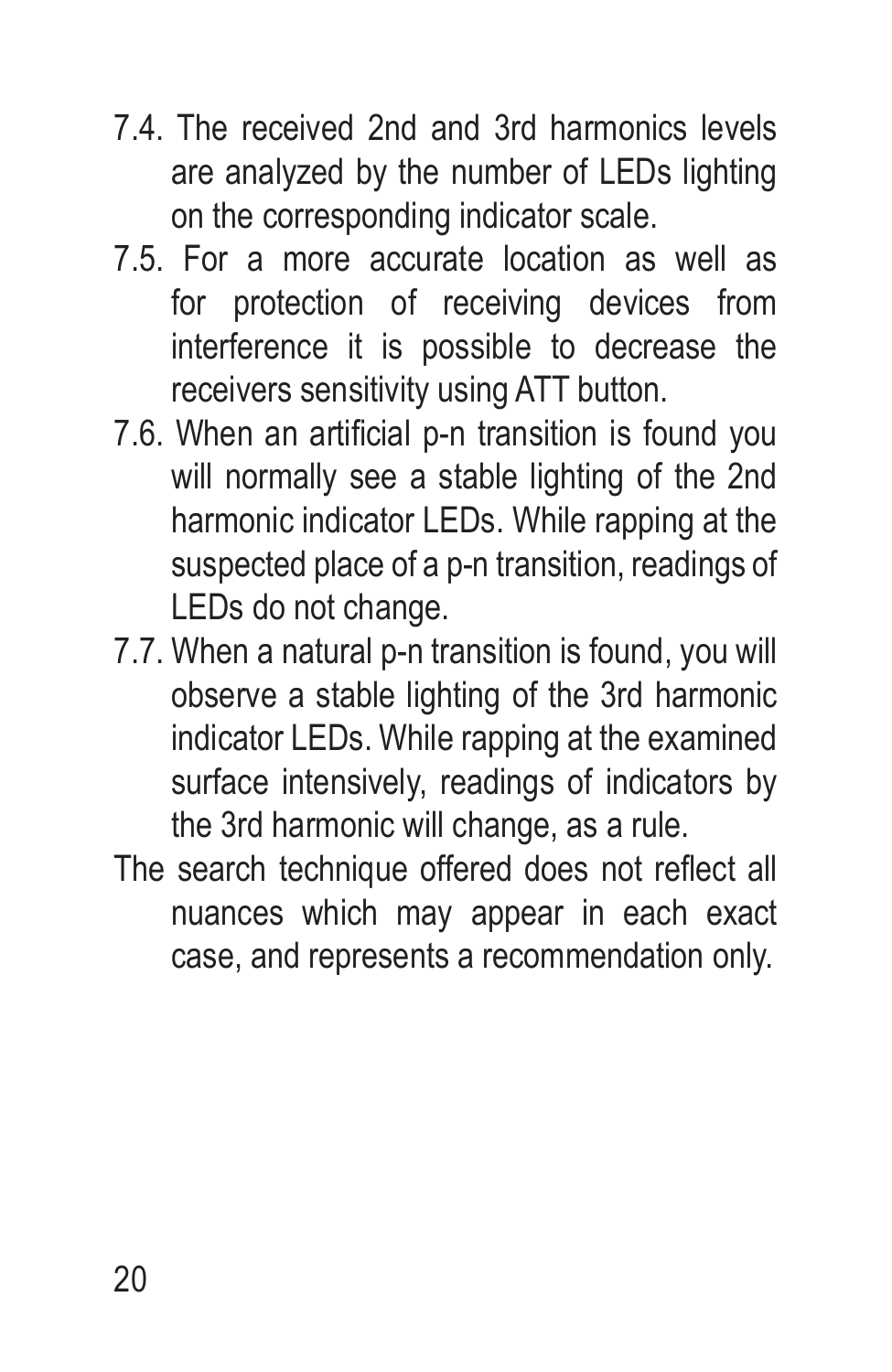# **CERTIFICATE**

# **1. General**

- **1.1.** Before operation thoroughly study User Manual for «LORNET-36»
- **1.2.**The Certificate is included in the delivery set and should be always kept with the instrument.
- **1.3.** If the device is sent for repair or to a different place during operation the Certificate is to be shipped with the instrument.
- **1.4.** Marks in the Certificate should be done intime.
- **1.5.** All records in the Certificate should be made by ink only, distinctly and carefully. All unauthorized erasures, blots and corrections are not permissible.
- **1.6.** It is forbidden to make any notes or records in the fields and on the cover of the Certificate.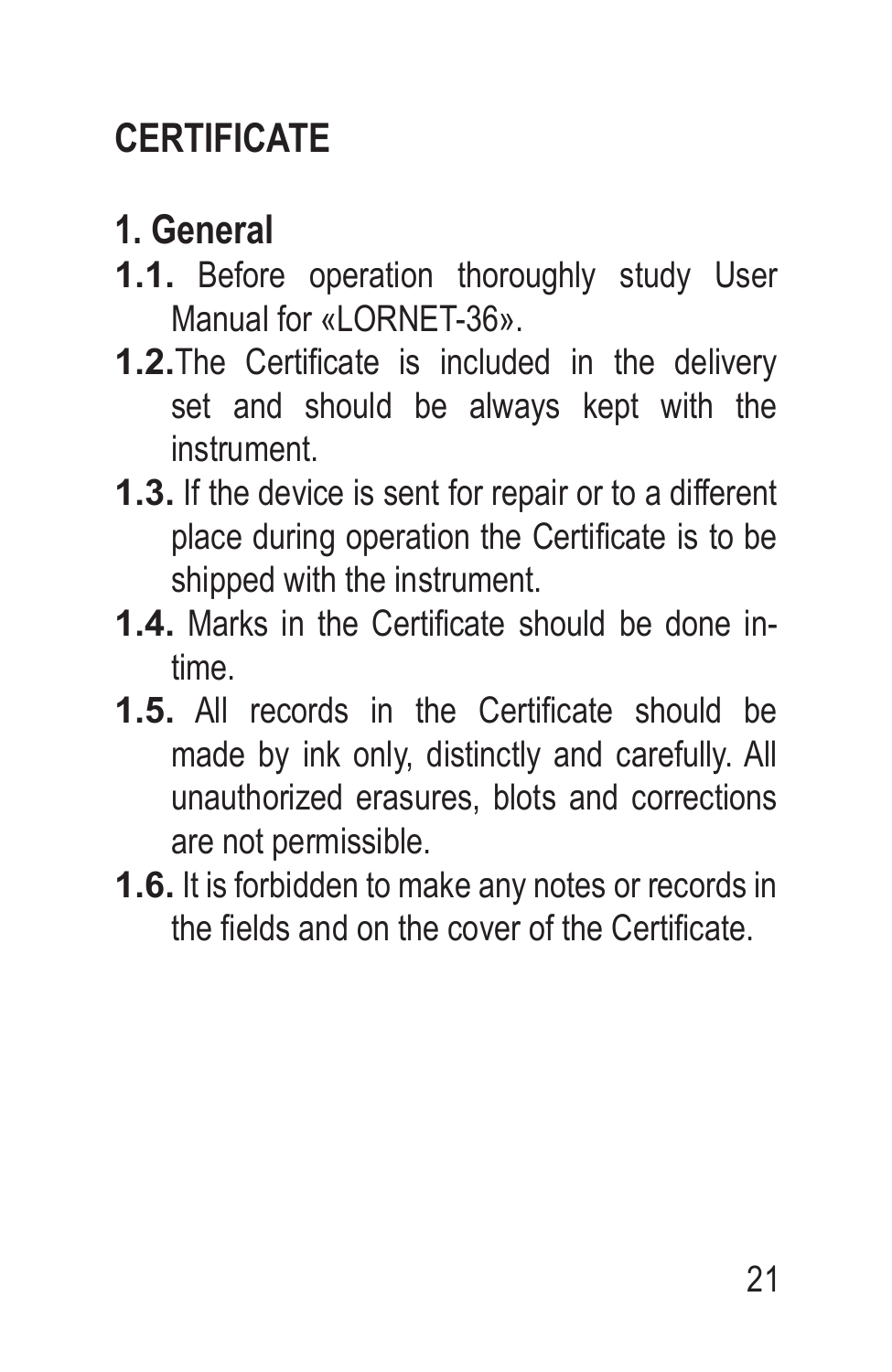# **2. Delivery Set**

| <b>Description</b>                                                               | Q-1 |
|----------------------------------------------------------------------------------|-----|
| Receiver-transmitter unit with control unit and<br>built-in battery container    | 1   |
| Changeable Li-Ion batteries                                                      | 2   |
| Container for battery charging                                                   | 1   |
| Charger for receiver-transmitter unit (CH1)                                      |     |
| Wireless accessories including: receiving device,<br>earphones and charger (CH2) |     |
| Technical Description & User manual, Certificate<br>(in one piece)               |     |
| Package                                                                          |     |

# **3.Warranty**

**3.1.**Warranty period for «LORNET-36» is 18 months upon supply to the customer. **3.2.** Life time is 6 years.

**3.3.** If the device fails during warranty period provided the customer has followed all the operation, transportation and storage rules, the manufacturer is to make the repair free of charge or replace the device. **3.4.**Warranty does not cover power elements.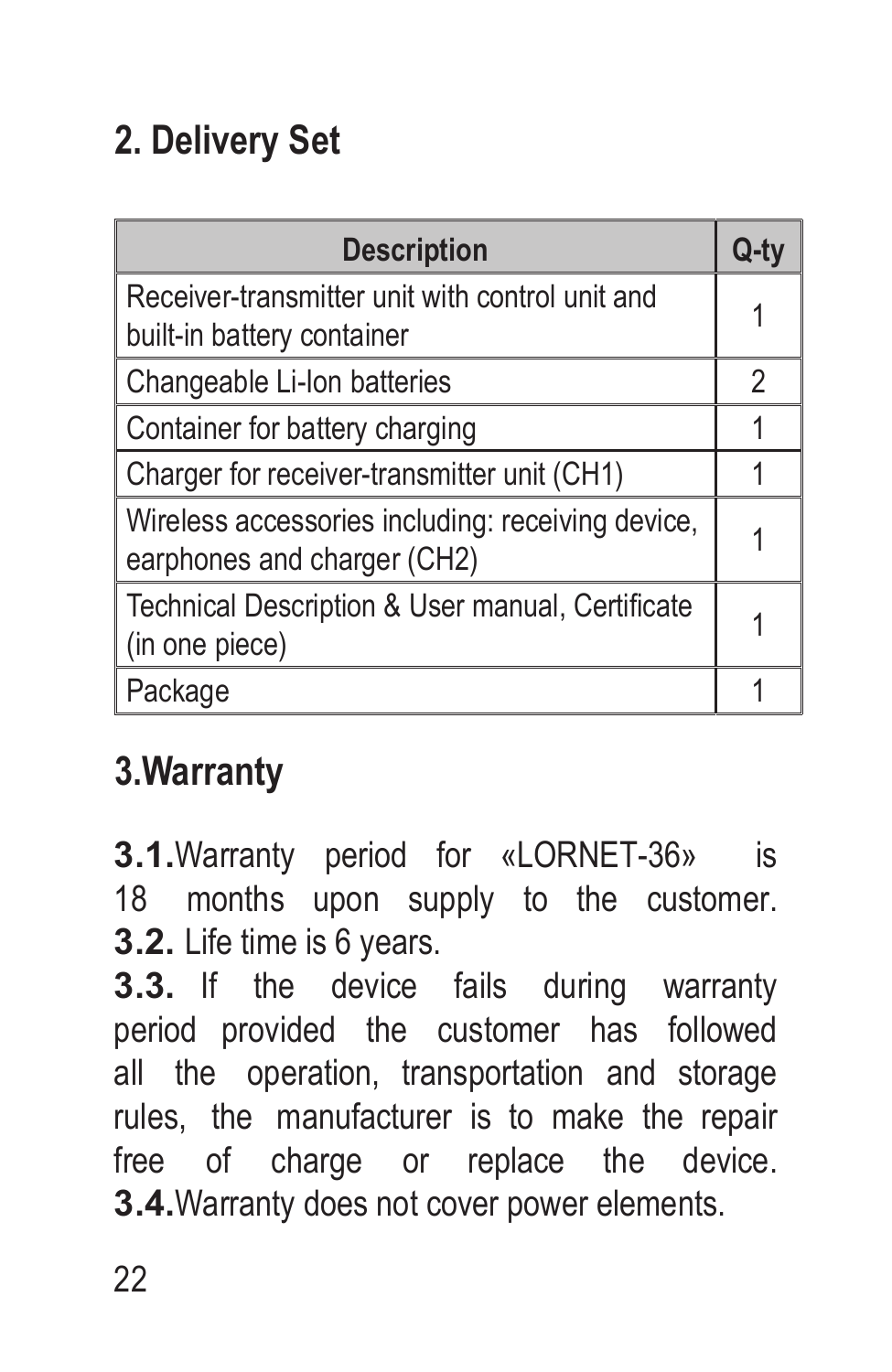# **4. Contact Details**

TS-Market Ltd. Building 10-1 Sosnovaya Alleya, Zelenograd, Moscow, the Russian Federation, 124489. Tel.: +7(495) 638-8800 Fax.: +7 (499) 735-0491 www.ts-market.com support@ts-market.com

### **6. Claims Data**

In case of a package damage during transportation claims are applied to the transportation organization complying to the valid regulations.

If the delivery set is not complete or the NLJD is damaged, provided the package is not damaged, an Act is made together with a representative of the manufacturer.

If a defect appears during warranty period, the customer is to send the NLJD to manufacturer with an accompanying letter, stating the reason of the claim.

All claims with a brief description of encountered problems and measures taken are recorded in Table 1.